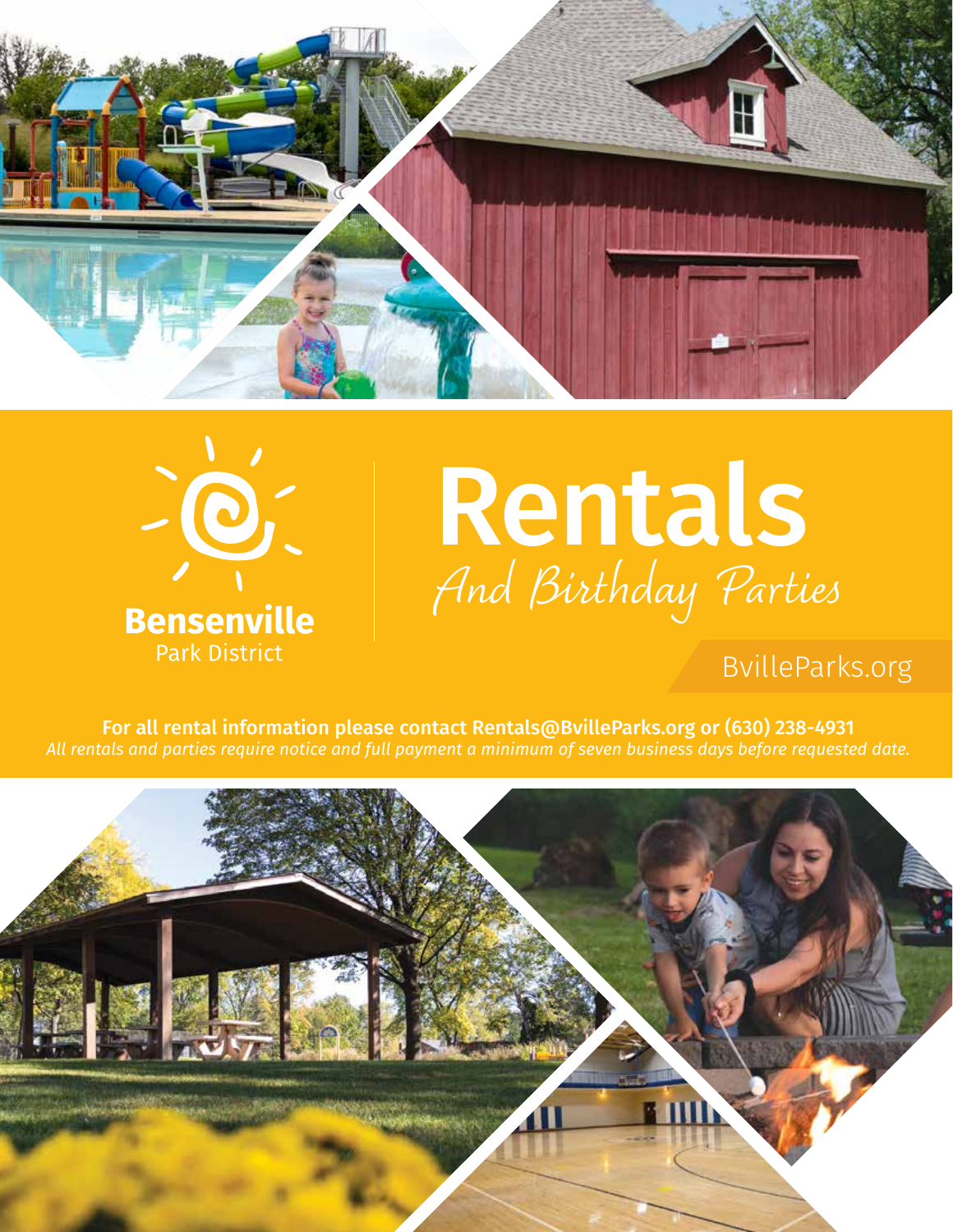### *Fischer Farm*

#### 16W680 Grand Ave.



Fischer Farm is an ideal and unique event venue, as it is one of the oldest homesteads in DuPage County. The Farm is easily accessible and provides a wonderful, rustic setting for any special occasion. The grounds and structures at the farm provide the perfect backdrop for photo opportunities that will provide many years of great memories. Rental packages include the farm grounds, or the granary, (maximum of 36 people in the granary barn). A seven day rental notice is needed with full payment.

| <b>Fischer Farm Rental Type</b>                                                                                                | Res.          | <b>NR</b> |  |  |
|--------------------------------------------------------------------------------------------------------------------------------|---------------|-----------|--|--|
| Farm Field                                                                                                                     | \$85 hr.      | \$110 hr. |  |  |
| <b>Granary Barn</b>                                                                                                            | \$50 hr.      | \$60 hr.  |  |  |
| Full Farmstead (Field & Barn)                                                                                                  | \$110 hr.     | \$135 hr. |  |  |
| <b>Add-Ons</b>                                                                                                                 | Fee           |           |  |  |
| Staff                                                                                                                          | \$20          |           |  |  |
| Porta-Potty                                                                                                                    | \$100 per day |           |  |  |
| Handwash Station                                                                                                               | \$100 per day |           |  |  |
| Sound System Speakers                                                                                                          | \$20          |           |  |  |
| Sound System Speakers & Mic                                                                                                    | \$50          |           |  |  |
| Fire Pit (Includes staff & wood)                                                                                               | \$50 per hr.  |           |  |  |
| Alcohol Permit / Use (Beer & Wine Only) -<br>An Attendant will be required at an extra cost<br>Fee: \$100 + \$20/hr. Attendant |               |           |  |  |

#### Professional Photographers & Filmmaker Permits Fischer Farm is available for rental.

| <b>Category</b>                    | <b>Hour</b> | Dav   | Year  |
|------------------------------------|-------------|-------|-------|
| Professional Photography           |             | \$35  | \$125 |
| <b>Commercial Photography</b>      | \$50        | \$175 |       |
| Film Production I (10 or less ppl) | \$50        | \$250 |       |
| Film Production II (11-24 ppl)     | \$100       | \$450 |       |
| Film Production III (25+ ppl)      | \$200       | \$650 |       |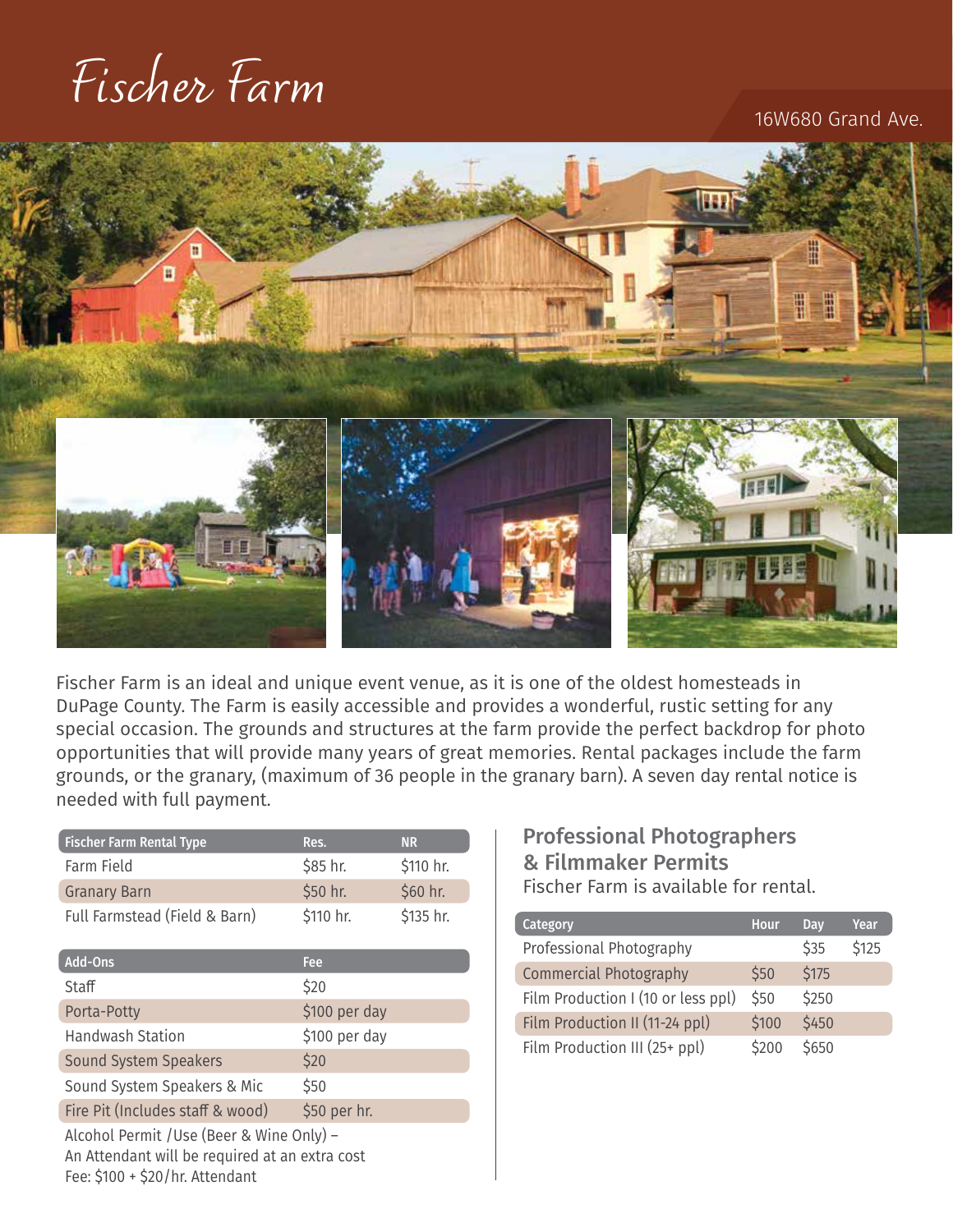

#### Farmside Birthday Party

Have a wild time at Fischer Farm! The birthday boy or girl will have their own personal party host to lead games, activities, and fun designed around the farmstead. Afterwards we'll have cheese pizza, drinks, and time to open presents. The maximum head count is 36 people. Total head count and payment are due seven days prior to the party. Additional party time is \$85 per hour.

| <b>Birthday Theme</b> | <b>Ages</b> | <b>Months</b> | <b>Hours</b> | <b>Location</b> | <b>Res</b> NR | Birthday Party fee includes                       |
|-----------------------|-------------|---------------|--------------|-----------------|---------------|---------------------------------------------------|
| Farmside Birthday     | $4 - 11$    | Apr-Oct       | 2 hours      | Fischer Farm    | \$165   \$195 | 12 children, additional<br>children are \$8 each. |

16W680 Grand Ave.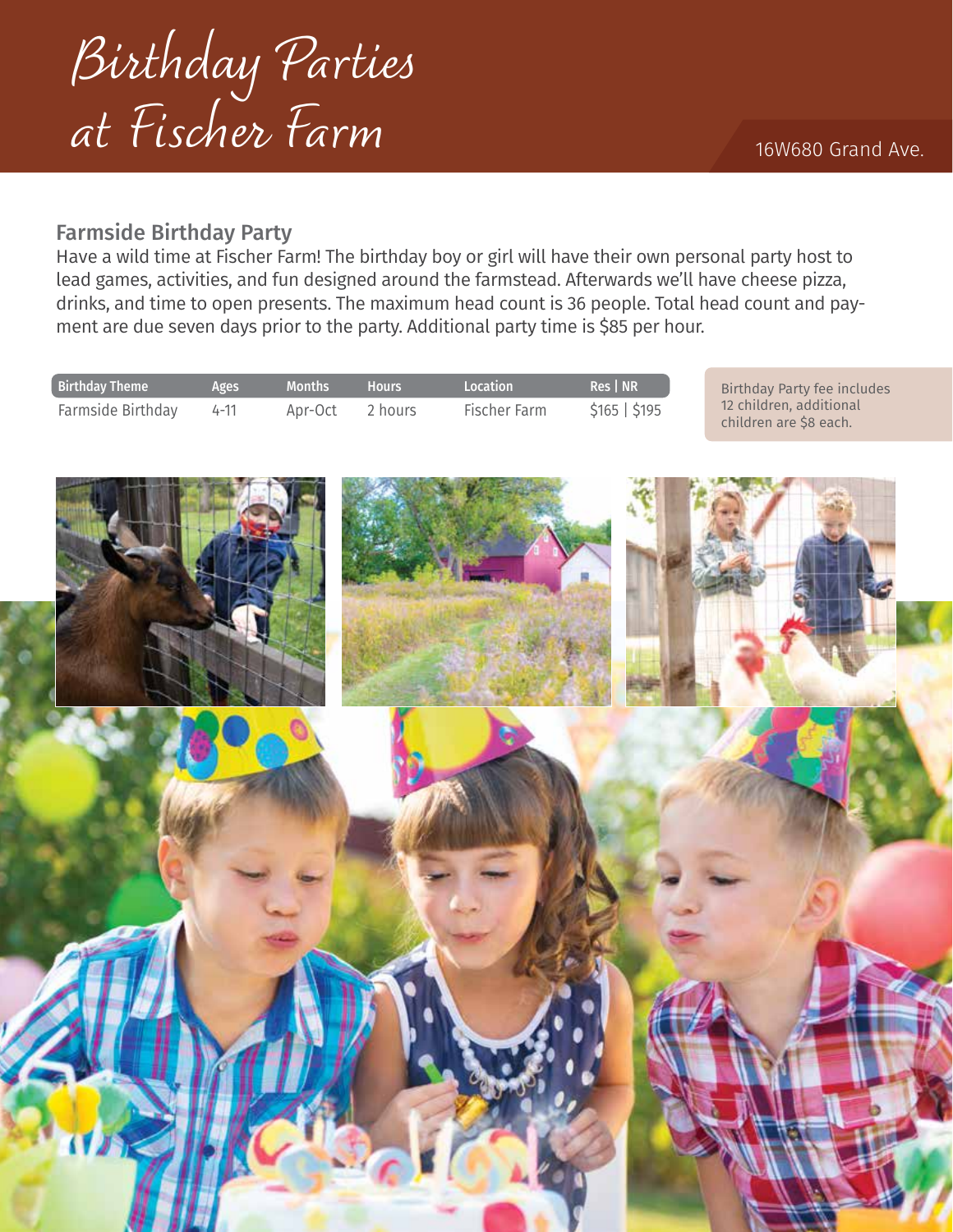### *Bensenville Water Park*

#### After Hours Facility Rental

Rent the Water Park exclusively for your next group outing or party! All rentals go from 7:30-9:30 PM and can be rented Friday, Saturday, or Sunday. Concessions can be added to any rental with a minimum of \$100 per hour sales guaranteed. The group's representative is responsible for the difference.

| <b>Rental Type</b>                                                                                                                     | Res   NR      |
|----------------------------------------------------------------------------------------------------------------------------------------|---------------|
| <b>Basic Rental</b> - Private access to the main pool and zero depth entry (no baby pool)                                              | \$400   \$500 |
| Basic+ Slide Rental - Private access to the main pool and Sea Serpent Body Slide (no baby pool)                                        | \$500   \$600 |
| Deluxe Rental - Private access to the entire water park, including the dive well, three slides,<br>baby area, waterfall and splash pad | \$650   \$750 |

#### Splashin' Birthday Party

Dive into a splashin' good time at the Bensenville Water Park! Our water park birthday packages can take place anytime when the water park is open to the public. The fee includes free admission for 12 people into the water park all day and a private party room at the Deer Grove Leisure Center for two hours for cheese pizza, drinks, and opening presents. Each additional guest will have a \$10 fee, and a total head count and final payment is due seven days prior to the party. Room capacity size can be discussed during the booking. \$165 Res | \$195 NR

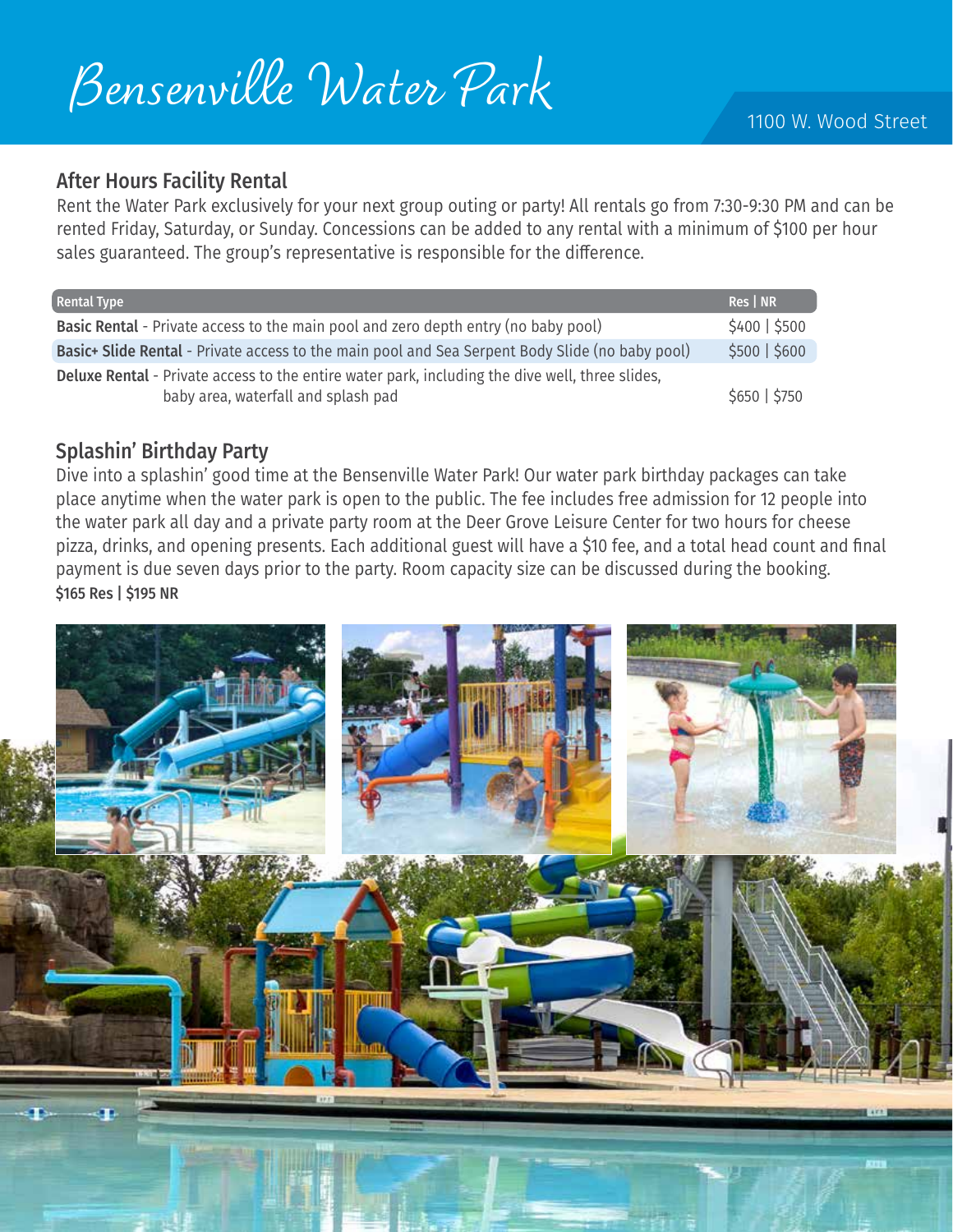## *Shelters + Sports Fields*



#### Shelter Rentals

The Kiwanis Shelter, located adjacent to the water park, offers a barbecue grill, six picnic tables, electricity and restrooms. Sunrise Shelter, located at Memorial and Marion, can also be rented, but has no electricity or bathrooms. All rentals are accepted on a first-come, first-serve basis. Facility rules and rental policies apply. Reservation forms for rentals may be picked up at the Leisure Center or downloaded at BvilleParks.org. A porta-potty can be rented for \$100 a day.

| <b>Facility</b>                 | <b>Res</b> | <b>NR</b> | Set-up | <b>Lights</b> |
|---------------------------------|------------|-----------|--------|---------------|
| Field Rental                    | \$40 hr.   | \$60 hr.  | \$50   | \$30          |
| Kiwanis Shelter Half Day        | $$40$ day  | $$60$ day |        |               |
| Kiwanis Shelter Full Day        | $$80$ day  | \$120 day |        |               |
| <b>Sunrise Shelter Half Day</b> | $$30$ day  | $$50$ day |        |               |
| Sunrise Shelter Full Day        | $$60$ day  | \$100 day |        |               |
|                                 |            |           |        |               |

All Non for Profits can receive up to a 40% discount on rentals rate with proof of 501C3 Status. All discounts are at the discretion of the Bensenville Park District.

| <b>Field Add-Ons</b>    | <b>Fee</b> |
|-------------------------|------------|
| Score Keeper/ Attendant | \$20 hr.   |

| <b>Shelter Add-Ons</b>                              | <b>Fee</b> |
|-----------------------------------------------------|------------|
| Bags Set- (includes two boards and 8 bean bags)     | \$20 Event |
| Bocce Ball Set - (Includes 6 bocce balls & pallino) | \$15 Event |
| Sound System - (Music use only)                     | \$20 Event |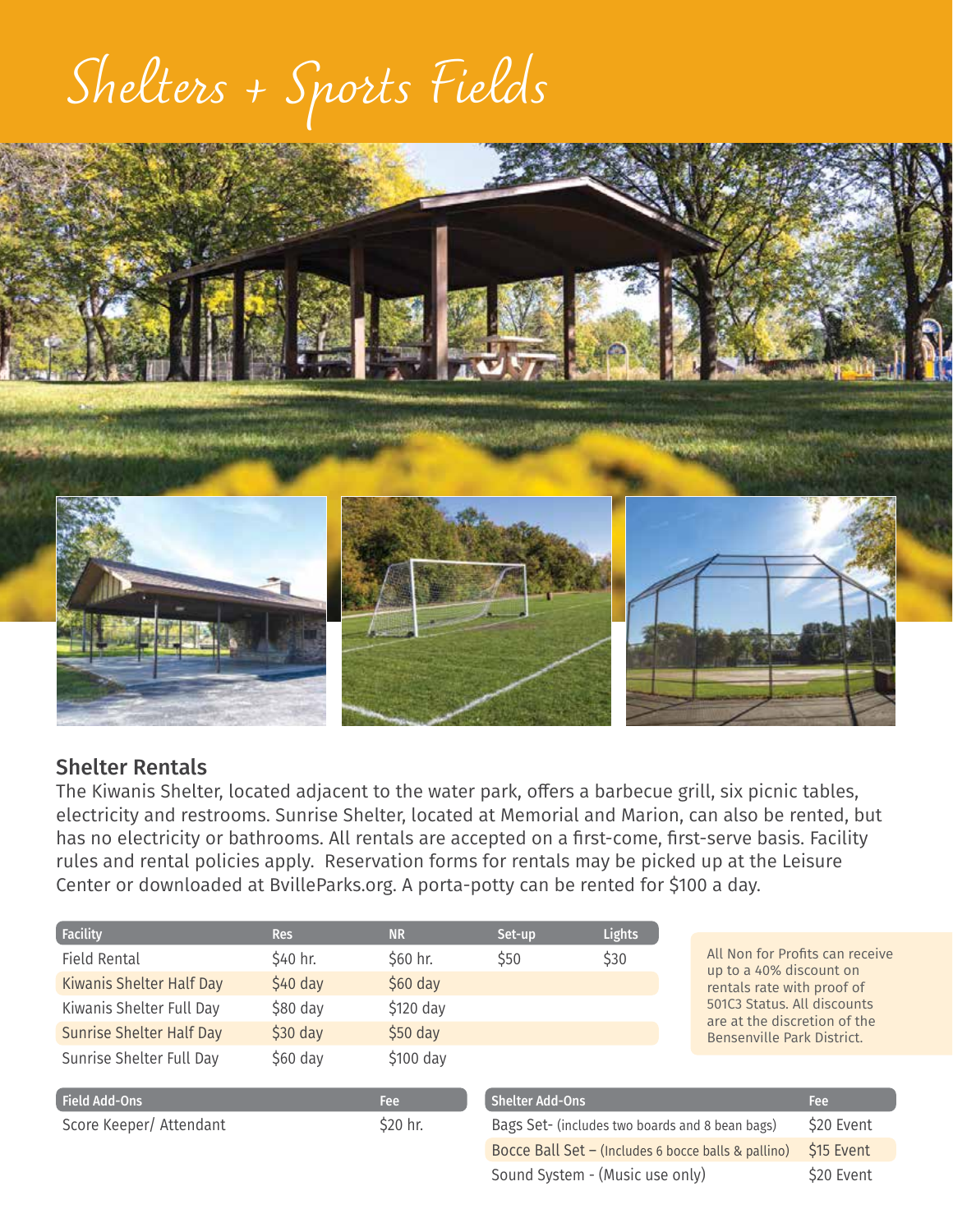### *Deer Grove Leisure Center*

#### 1000 W. Wood Street



#### Room Rentals

Rooms are available for birthday parties, showers, meetings, and many other occasions. Rooms accommodate 26-93 people and may be reserved based on availability. All room rentals come with a maximum of 6 tables and 40 chairs; additional tables and chairs can be added for a cost. You may rent the entire gym or secure only half of the gym. Gym rentals are available during business hours when available. The gym can accommodate 370 people.

| <b>Room</b>         | <b>Res</b> | <b>NR</b> | Set-up | Capacity |
|---------------------|------------|-----------|--------|----------|
| Maple Room Full     | \$45 hr.   | \$65 hr.  | \$20   | 52       |
| Maple Room Half     | \$25 hr.   | \$45 hr.  | \$20   | 26       |
| Hawthorne Room Full | \$65 hr.   | \$85 hr.  | \$20   | 93       |
| Hawthorne Room Half | \$45 hr.   | \$65 hr.  | \$20   | 46       |
| Oak Room            | \$65 hr.   | \$85 hr.  | \$20   | 93       |
| Craft Room          | \$45 hr.   | \$65 hr.  | \$50   | 52       |
| Gym Full            | \$60 hr.   | \$120 hr. | \$20   | 370      |
| Gym Half            | \$30 hr.   | \$60 hr.  | \$20   | 185      |

All Non for Profits can receive up to a 40% discount on rentals rate with proof of 501C3 Status. All discounts are at the discretion of the Bensenville Park District.

| Add-Ons                                                 | Fee        | Add-Ons                                                 | Fee      |
|---------------------------------------------------------|------------|---------------------------------------------------------|----------|
| Small Sound System- (Music use only)                    | \$20 Event | Chairs $-$ (Extra from what is supplied in rental cost) | \$1 per  |
| Sound System w/ Microphone                              | \$50 Event | Unlimited Coffee - (Oak Room Only)                      | \$15 hr. |
| Projector + Screen                                      | \$50 Event | Score Keeper/ Attendant (Gym/Field Only)                | \$20 hr. |
| <b>Table Linens</b>                                     | \$3 per    | Alcohol Permit / Use (Beer & Wine Only) -               |          |
| Chair Linens                                            | \$2 per    | An Attendant will be required at an extra cost          |          |
| Tables $-$ (Extra from what is supplied in rental cost) | \$10 per   | Fee: \$100 + \$20/hr. Attendant                         |          |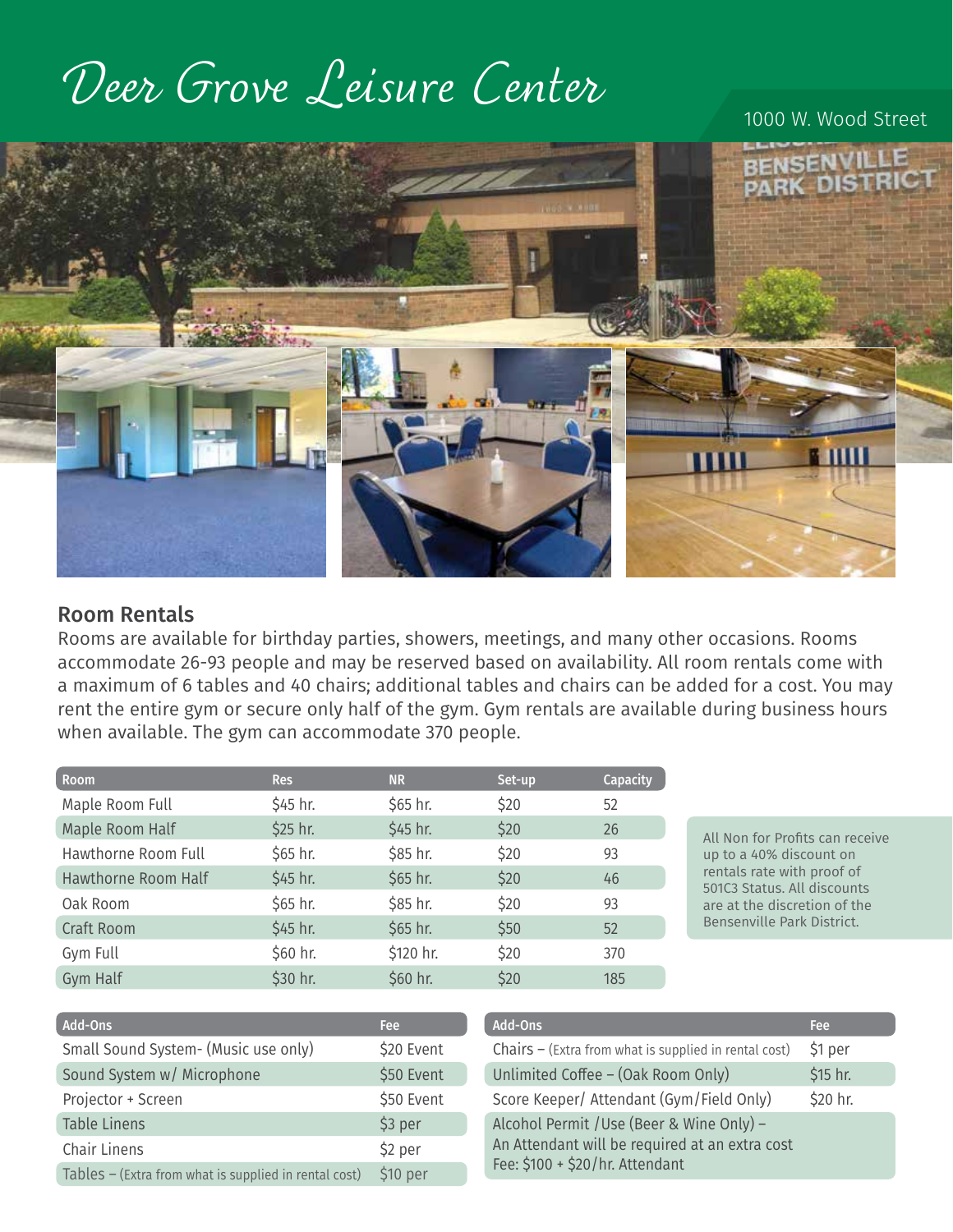*Birthday Parties at the Deer Grove Leisure Center* 

#### Sports Party

Punt, pass, kick and shoot your way into this athletic-themed sports party. Give your aspiring athlete a birthday to remember! We'll play all your child's favorite sports, games, and drills with specific activities detailed upon booking. All little future sports stars are encouraged to can come dressed representing their favorite sports team!

#### Good Ol' Fashioned Birthday Party

This traditional-style party features all the best old-fashioned games like Freeze Tag, Bozo Buckets, and many others. Specific activities will be detailed upon booking.

It's time to crown the next birthday princess! The trumpets are sounding and the choir is singing the name of the next beautiful birthday princess! Come and celebrate your little princess by decorating crowns, playing games fit for royalty, and to top it all off you will have your very own crowning ceremony! All little princesses are encouraged to can come dressed up as their favorite princess!

### Star Wars Birthday

Calling all Lukes, Leias, Chewbaccas, and Darth Vaders! Let the force guide you to the Bensenville Park District, where you can enjoy a Star Wars-themed party with games, food, and fun. Which side of the force will you choose the Jedi way or the dark side, either way, you will be sure to have an intergalactic good time.

#### Harry Potter Birthday

Bensenville Park District has received your Hogwarts letter with your name on it! Come spend your magical day themed around the magical world of Harry Potter. Enjoyed themed activities, cheese pizza, and time to open presents. Which house do you belong in Gryffindor, Hufflepuff, Ravenclaw, or Slytherin **Princess Birthday Discription Constrainers Arizonal String Series Birthday sorting hat knows!** 

#### Nerf-day Birthday

Make your child the birthday champion with a Nerf birthday party. We'll battle with the best of them as you dodge, duck, dip, dive, and dart your way around barriers to victory. We'll provide the Nerf Blasters, darts, and barriers. Dart your way over the park district for this one-of-a-kind birthday!

All birthday parties include a party host for two hours long with scheduled activity time, food time, and gift opening time. Parties include cheese pizza, and beverages. Cake and dessert to be provided by the participant. All parties are for ages 4-11. The birthday party fee includes 12 children, additional children/adults can be added for \$8 per participant, except for water park birthdays. Additional party time can be added for \$85 per hour.

| <b>Party Themes</b> | Res   NR      | <b>Party Themes</b>   | Res   NR      |
|---------------------|---------------|-----------------------|---------------|
| <b>Sports Party</b> | \$165   \$195 | Star Wars Birthday    | \$200   \$250 |
| Good Ol' Fashioned  | \$165   \$195 | Harry Potter Birthday | \$200   \$250 |
| Nerf-Day Birthday   | \$165   \$195 | Princess Party        | \$200   \$250 |